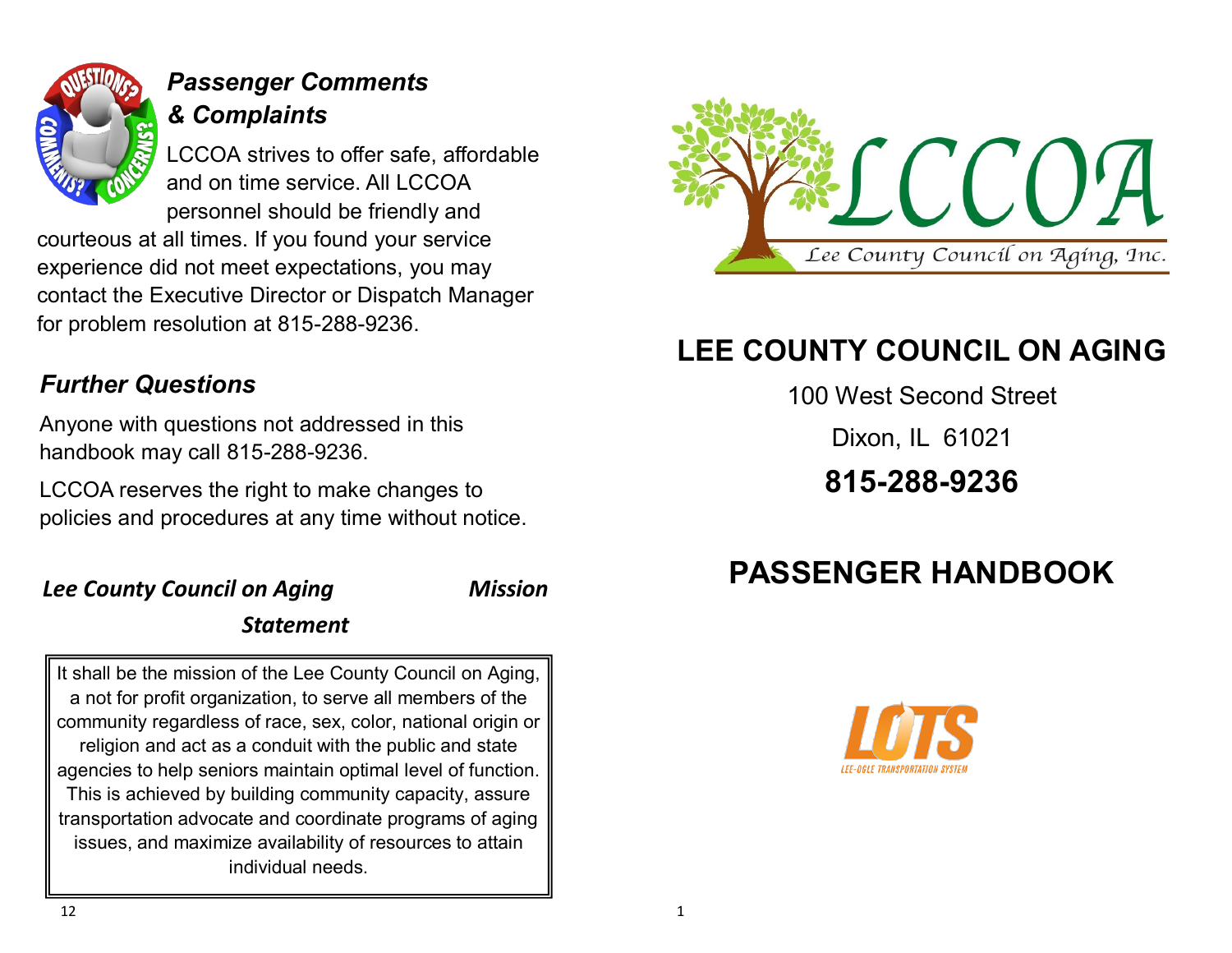#### *Fares*



Lee County Council on Aging provides transportation to people of all ages.

Children aged 5 and under must be accompanied by an adult. Our goal is to provide safe, efficient and economical transportation. The following are the fares for LCCOA transportation.

- 0-5 \$1.00 each way
- 5-59 \$2.00 (in town) each way
- 60+ \$1.00 each way (in town) each way
- People w/disabilities \$1.00 (in town) each way
- Same Day Cancel \$2.00 each way
- Same Day Ride \$2.00 each way + ride fee
- Same Day Change \$3.00
- No Show \$5.00
- Out of Town Rides \$.35 per mile (Seniors & People w/disabilities have a \$5.00 cap)

LCCOA Transportation System is a demand-response, curb to curb service. LCCOA is a public paratransit service. The program does not provide emergency transportation services. Our drivers are not paramedics. Persons who are experiencing a medical crisis should call 9-1-1.

### *Passenger Behavior*

All passengers are required to be courteous and considerate of the driver and other passengers. Instructions from a driver are to be followed by all passengers. Behavior that may affect the safety of other passengers, the driver, or creates inappropriate or hostile environment for others will not be tolerated.

Inappropriate behavior, conditions or actions as defined in the "Absolutely NO" section may result in the passenger being suspended from riding LCCOA vehicles and may be reported to local law enforcement. LCCOA management will investigate incidents and determine appropriate action. LCCOA management reserves the right to suspend or terminate future transportation to anyone.

# *Incident Reporting*

Any Lee County Council on Aging personnel experiencing or observing disruptive behavior shall report such incident to their supervisor as soon as possible following the incident.

Call today to get your ride scheduled in advance.

**815-288-9236**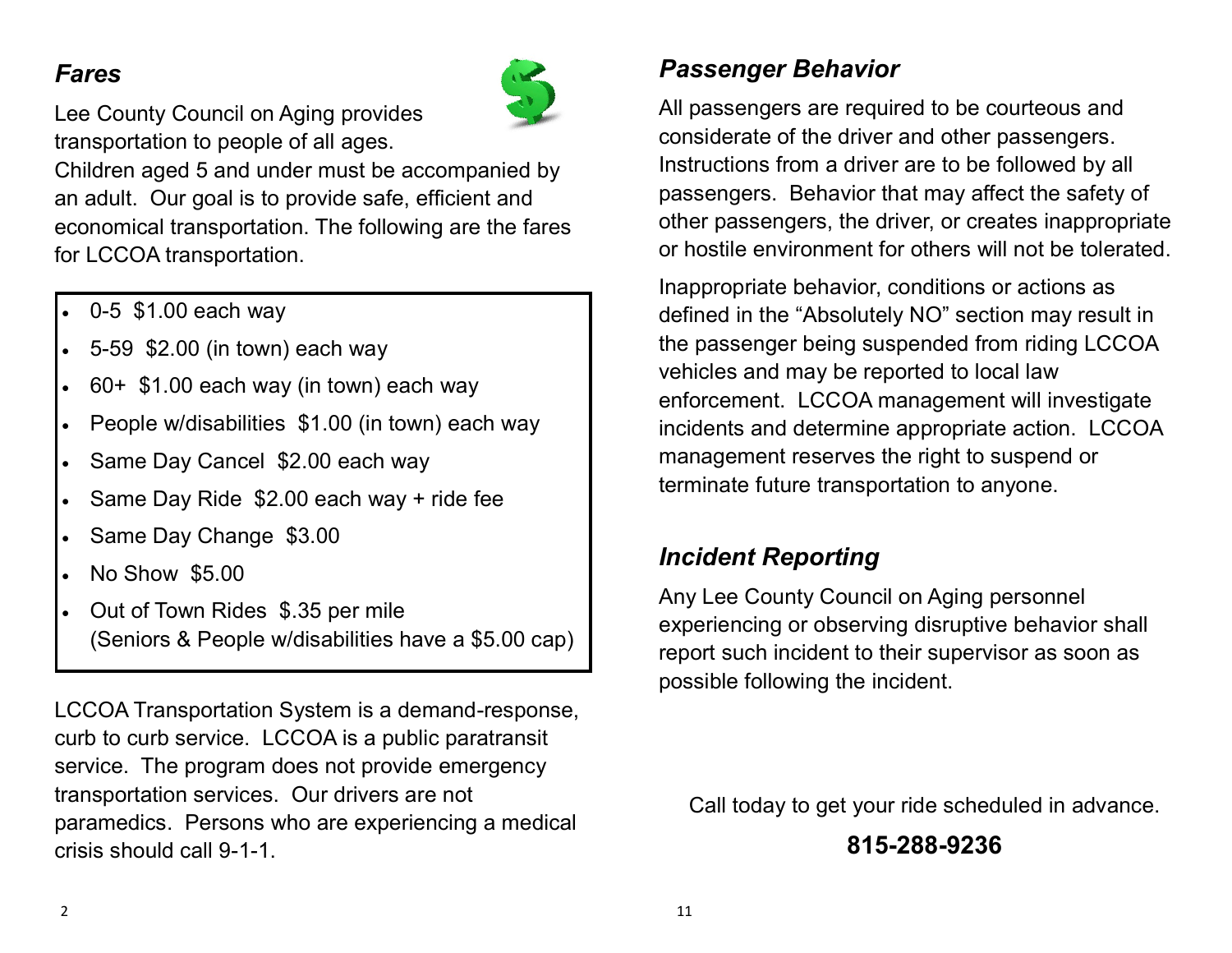#### *Wheelchair Information*

A "common wheelchair" is defined as "a device which does not exceed 30 inches in width, and 48 inches in length measured two inches above ground, and does not weigh more than 600 pounds when occupied."

For safety and liability reasons, LCCOA adheres to the following guidelines:



- Passengers utilizing a wheelchair will be allowed to transfer to a regular seat in the vehicle, if the passenger requests to do so and is able to complete the transfer with no assistance from the driver.
- An individual who requires use of a lift may not be refused service to any destination.
- The passenger must ensure ramp and wheelchair paths are properly paved and kept clear of snow, ice, parked cars, trash, or other obstructions.

#### *Escorting Passengers*

Occasionally we have passengers that need special attention while they are on the bus or when they arrive at their destination. Because of this we allow an escort to accompany the passenger, who needs/requires special attention at no charge. Only one non-paying escort is allowed per passenger.

Escorts are only allowed when the passenger cannot make the trip without an escort accompanying them.

## *Reservations*

Reservations must be scheduled one (1) business day in advance Monday - Friday during office hours 6:00 a.m. to 2:00 p.m. by calling **1-815-288-9236**.

All requests for out of town rides must be made at least two (2) business days in advance.

All transportation is based on space and vehicle availability. **Drivers are not allowed to take reservations.** When calling for a reservation, be prepared to give the following information:

- \* Name and Address
- \* One-Way or Two-Way Trip



- \* Telephone Number
- \* Date of Appointment
- \* Time of Appointment
- \* Address of Destination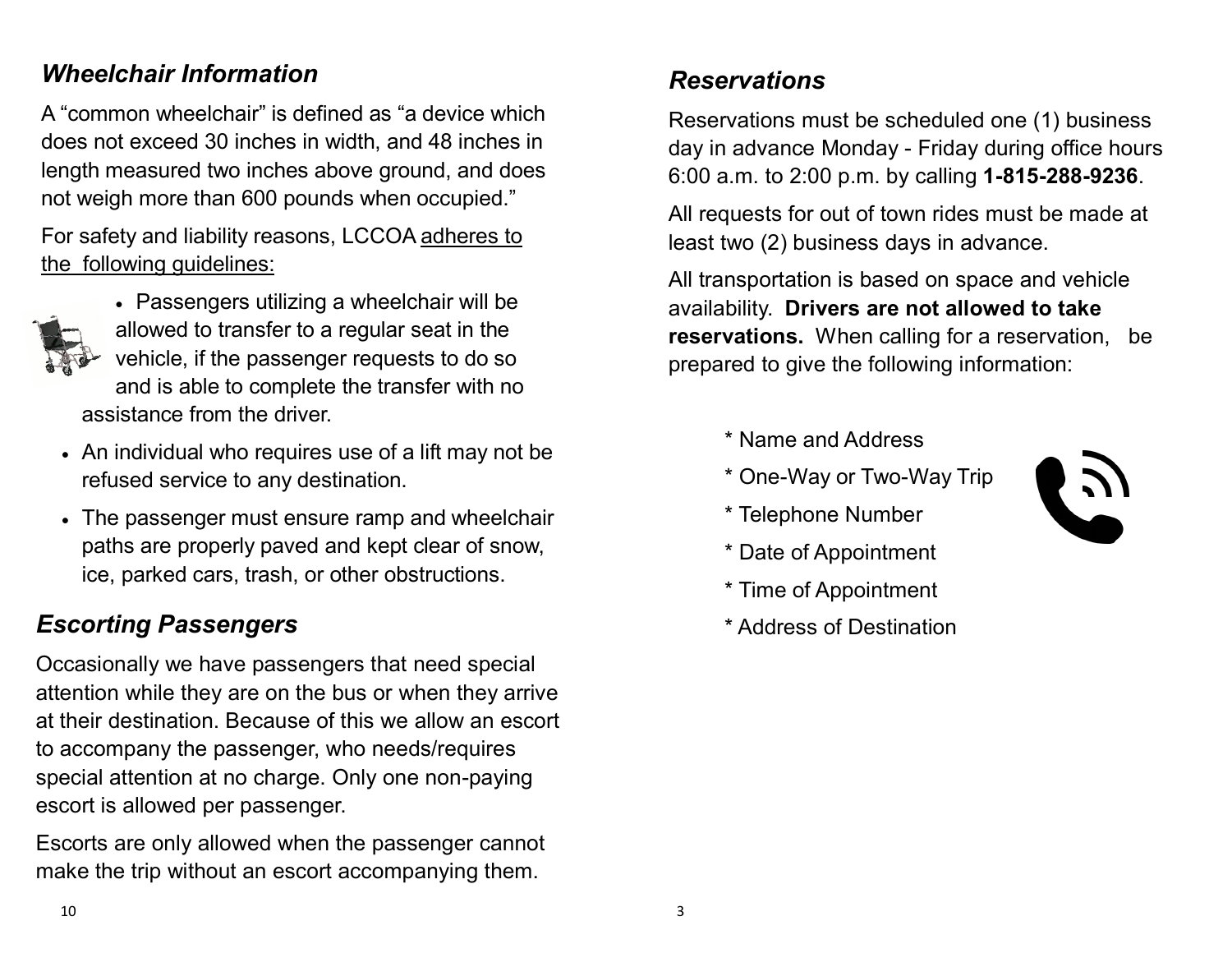### **ABSOLUTELY NO**

- **↑ Eating or Drinking**
- **↓ Smoking or Vaping**



- Taking non-prescription drugs
- $\Diamond$  Riding while under the influence of alcohol or illegal drugs
- Possession of weapons
- $\circ$  Transportation of any hazardous substance
- $\circ$  Improper dress (example; no shirt, no shoes, etc.)
- $\circ$  Damaging or disfiguring the vehicles
- $\Diamond$  Removing any items from the vehicle not belonging to the passenger (example; fares, packages, supplies , etc.





**STANDING** 

### *Hours of Operation and Closures*

Transportation is available Monday through Friday 6:00 a.m. to 5:00 p.m. with the exception of observed holidays. These include New Years Day, News Years Eve, Good Friday, Memorial Day, Fourth of July, Labor Day, Thanksgiving Day, Friday after Thanksgiving, Christmas Eve and Christmas Day.

To ensure the safety of our passengers, LCCOA will not transport during inclement weather. Please listen to local media for closure information.



#### *Packages*

LCCOA is NOT responsible for any

personal items or packages lost or stolen. All items must be secured while in transport. Drivers are not responsible for carrying packages for passengers. Packages and bags are limited to 2 or less and under 20 pounds each. There will be a charge of \$1.00 for each additional package or bag.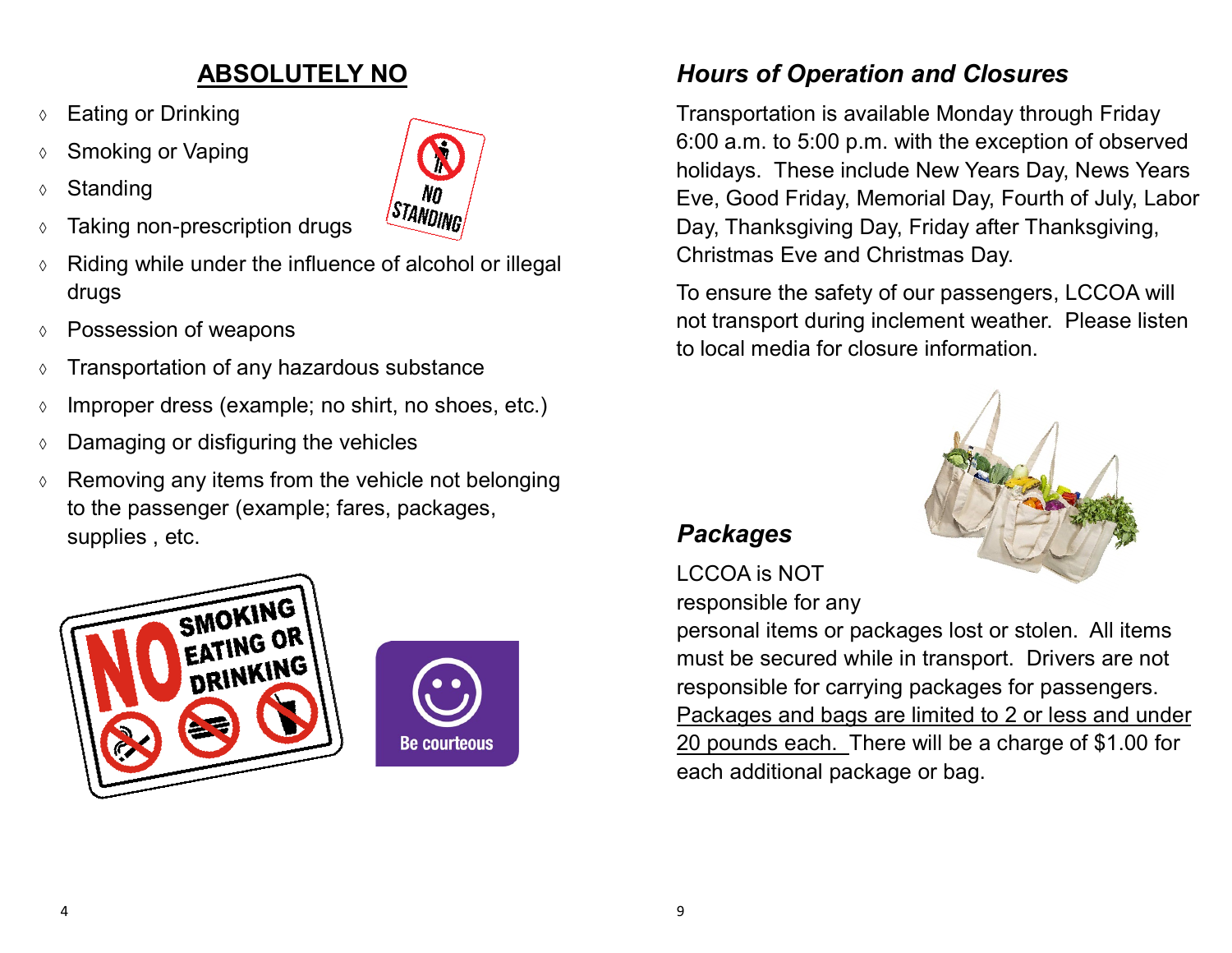#### *Passenger Guidelines*

Our goal is to provide safe, efficient and economical transportation. Passengers are asked to observe the following guidelines. Failure to do so may result in suspension or termination from the program:

- All passengers are required to wear seat belts at all times unless a confirmed medical exception exists.
- All passengers must be capable of remaining seated while vehicle is in motion.
- All electric/manual mobility devices are required to be secured by a LCCOA employee with proper securing devices.
- Passengers cannot demand change in the schedule, or request to be picked up first or last.
- Drivers will not wait more than 5 minutes for passengers to board.
- After 3 "No Shows" (see No Show policy) within a 3 month period you will be suspended for 30 days.
- Physical or verbal abuse of the driver, or other passengers will not be tolerated.
- Personal hygiene that is consistently offensive to another passenger. The driver will deemed necessary to speak with the passenger privately and may result in further action.

### *Cancellations*



- If your ride needs to be cancelled, you must cancel 24 hours prior to the pick up time. If the rider cancels the day of pick up then a \$2.00 fee will be charged for each way of the trip. If a rider fails to cancel and the vehicle shows up for

pick up then a "No Show fee" will be charged of \$5.00 and any other rides for the day will be cancelled. Please see "No Show" policy below.

*No Shows* - LCCOA reserves the right to deny ridership if a passenger consistently misses scheduled rides. For every No Show a charge of \$5.00 is assessed to the rider account. Three (3) No Shows within a one (1) month period will result in a suspension for a thirty (30) days period, the account also must be paid in full prior to being able to ride again.

*Your consideration concerning cancellations is important in avoiding unnecessary trips.* 

Call today to get your ride scheduled in advance.

#### **815-288-9236**